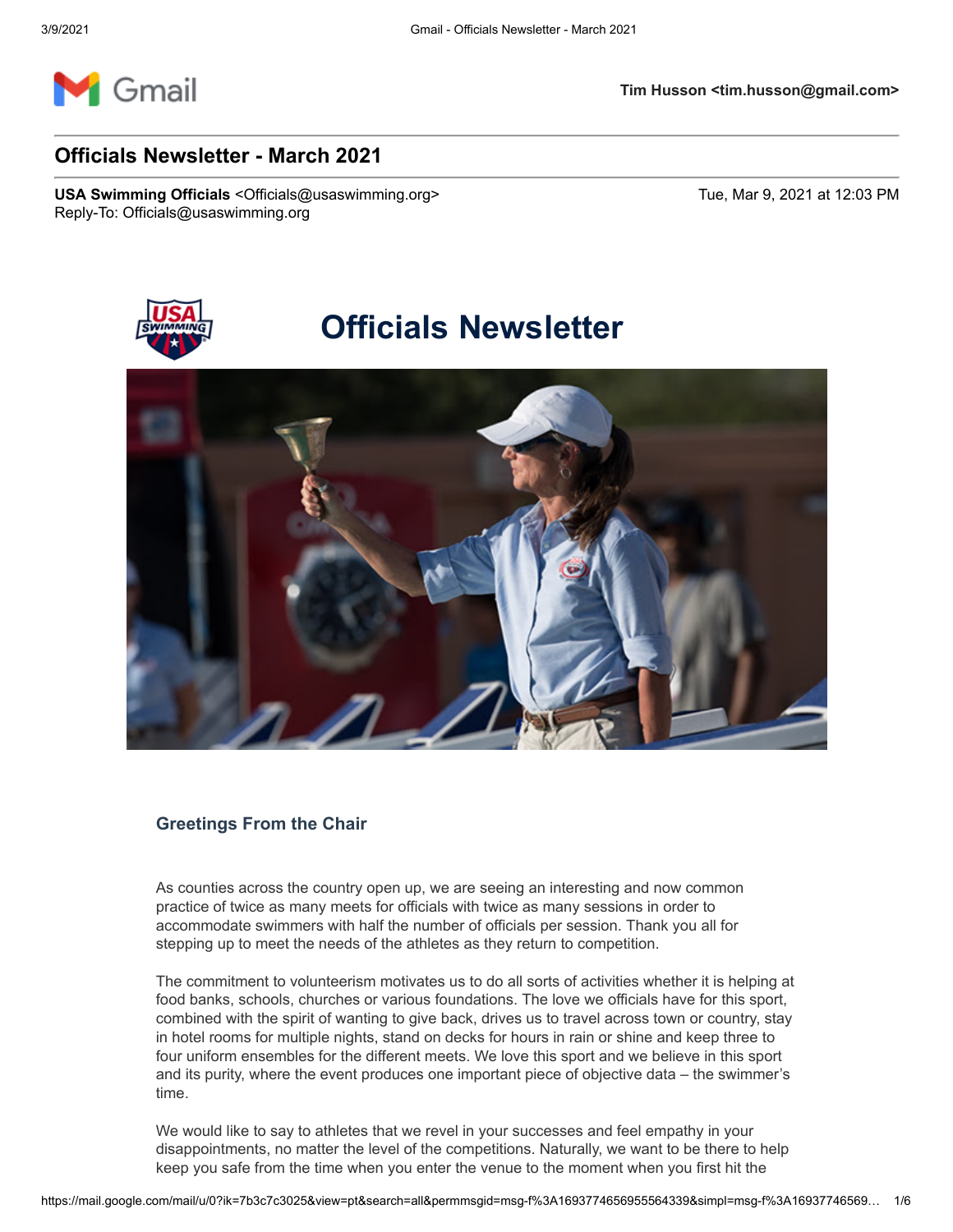#### 3/9/2021 Gmail - Officials Newsletter - March 2021

water for your race. So we have masked-up, stayed the required distance away from you, learned to smile with our eyes as you come to the edge of the water and cheered quietly in our hearts.

We are excited to be together again as a team of athletes, coaches and fellow officials. We have missed you.

After all, "this is the funnest sport!"

Kathleen

## **Announcements**

- April TYR PSS Application is posted
- [2021 DIGITAL Rule Book](http://pages.usaswimming.org/MjM2LUtDWi00OTUAAAF7tunWitpVDbRakxE8a9FwNFme2LLWIp9pC-P-VIJQI_bw5WNt9N5tXK1p0B5RPjJpyHu3Few=) is available to download and/or print
- USA Swimming Virtual House of Delegates June 30

# **Tech Suit Restriction for 12-and-Under Swimmers - NEW TOOL!**

As requested on the last Quarterly LSC Officials Chair call, the FINA numbers for all *APPROVED* 12 & Under Tech Suits have been published on the USA site (Approved 12 & [Under FINA Stamped Suits\). This handy three-page document will allow you to easily iden](http://pages.usaswimming.org/MjM2LUtDWi00OTUAAAF7tunWi-TcI5Sx2vTByzF91wima0zPukLFCIacnTWrwEa5TwmDZyvRz3dVCqcHZXX5O-VXwwk=)tify whether a suit is allowed to be used in competition. Just in time for the end of season meets!

# **National Certification Holding Pattern - Marianne Walling**

USA Swimming's National Official Certification and Official Qualifying Meets (OQM) programs have been in a holding pattern since March 2020. As OQM's become available, parameters have been put in place to assist with certification needs as well as maintain the National Certification programs standards.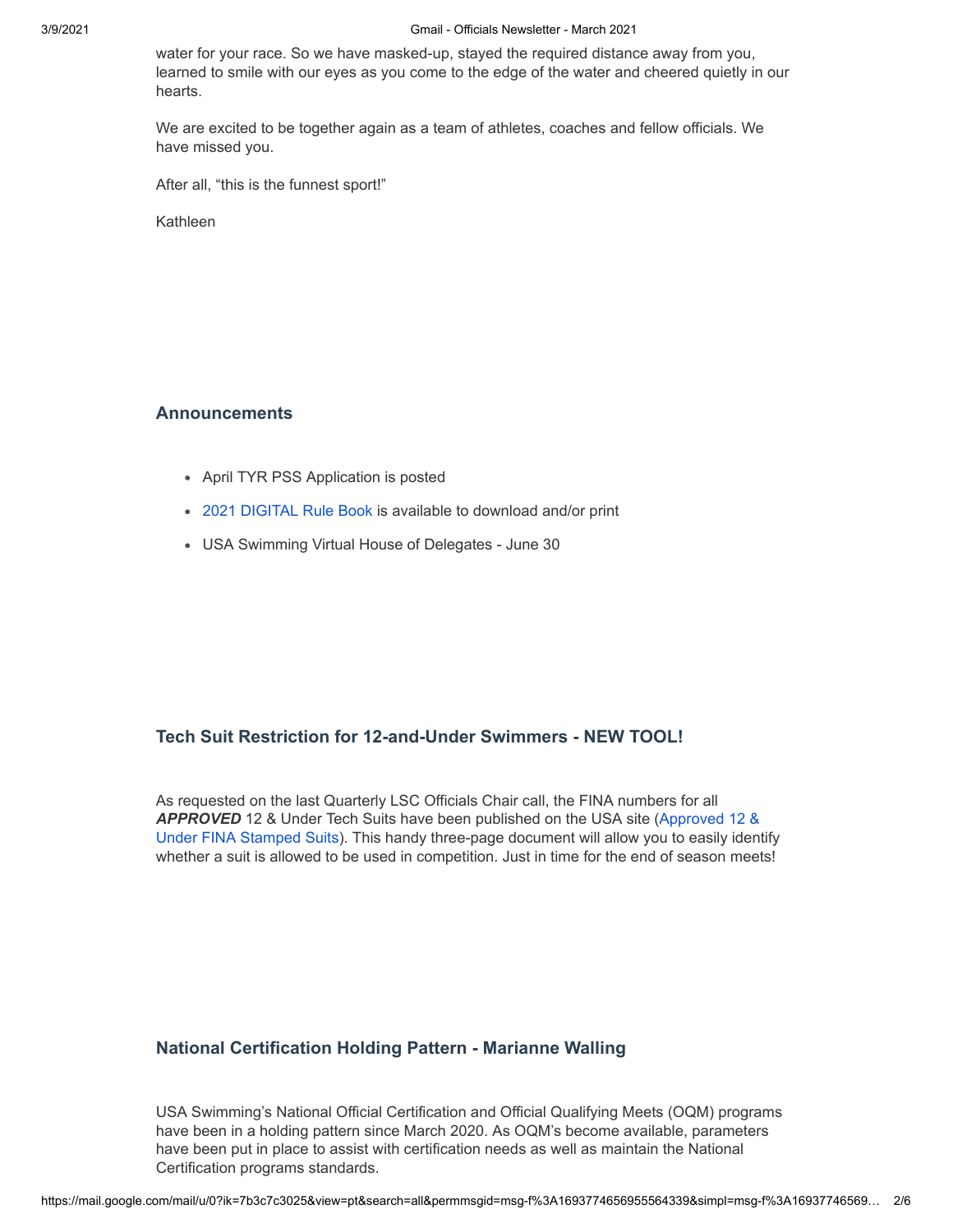## **Q: Why are OQM's being restricted to only N2 and N3 recertification evaluations?**

A: The level of mentoring required for advancement is challenging with social distancing and the reduced numbers of officials on deck. Many meets are also being moved to timed finals, and thus skills that are acquired at normal OQM's won't be able to be demonstrated, i.e. swimoffs, intent to scratch, no show penalties, etc.

Allowing only recertifications will reduce the number of sessions needed in a position to two rather than three or four for advancement. This will allow referees to utilize more officials and in different positions throughout a meet. Officials seeking recertification will still be required to serve four sessions at the meet, but could be rotated to another position.

In addition, mentors can work through more recertification evaluations, which will assist with those who have recently lapsed or will expire soon. Also, N3 initial evaluators can do N3 recertifications which should provide for more mentor availability in an LSC.

## **Q: How are sessions being counted for timed final LSC Championship meets?**

A: If, due to local restrictions, an LSC Championship meet is a timed-finals format but approved as an OQM, one session will be counted as both genders/age group with equivalent events even if swum in separate flights. Thus, an official may only receive one session of credit regardless of working just the women's or men's or both flights.

## **Q: Many of my certifications are expiring. What is the best way to get the number of recertifications needed?**

[A: One evaluation can go a long way for recertification. The N2/N3 recertification document, N2](http://pages.usaswimming.org/MjM2LUtDWi00OTUAAAF7tunWi0Dz8Xv8sSjp33E8BWgsKszoBi0Ym_hfYEuTuGYfcbSU42ljJTT8dUG0Lhqwia3rHBM=) AND N3 RECERTIFICATION REQUIREMENTS, shows which recertification evaluations may be used for multiple positions. For instance, a Deck Referee recertification will also recertify Chief Judge and Stroke and Turn.

Before requesting a recertification evaluation, make sure you are within 18 months of the certification expiring, and review your OTS history. If you have evaluations within the past 3 years with favorable outcomes, they are still valid to be used. As long as the meet, education and mentoring requirements have also been satisfied you may submit an application for recertification without a new recertification evaluation.

# **Q: My N3i will expire before I have a chance to finish my N3f. What can I do?**

A: Those who received N3i evaluations from March 2017 to January 2018 will be reviewed on an individual basis for time extension.

#### **Q: Why doesn't USA swimming advance everyone's certification expiration date?**

A: There is a "date clock" associated with each certification. If everyone was mass forwarded, we could not track who was in progress on advancement or where in the timeline.

As always, there is a grace period of three years beyond any expiration date to update through recertification. The only caveat is mentors not current in their certifications will not be able to serve as evaluators.

# **Sanctioned, Approved, Observed - Lisa Olack**

The rulebook defines sanctioned, approved and observed meets within the glossary. Additional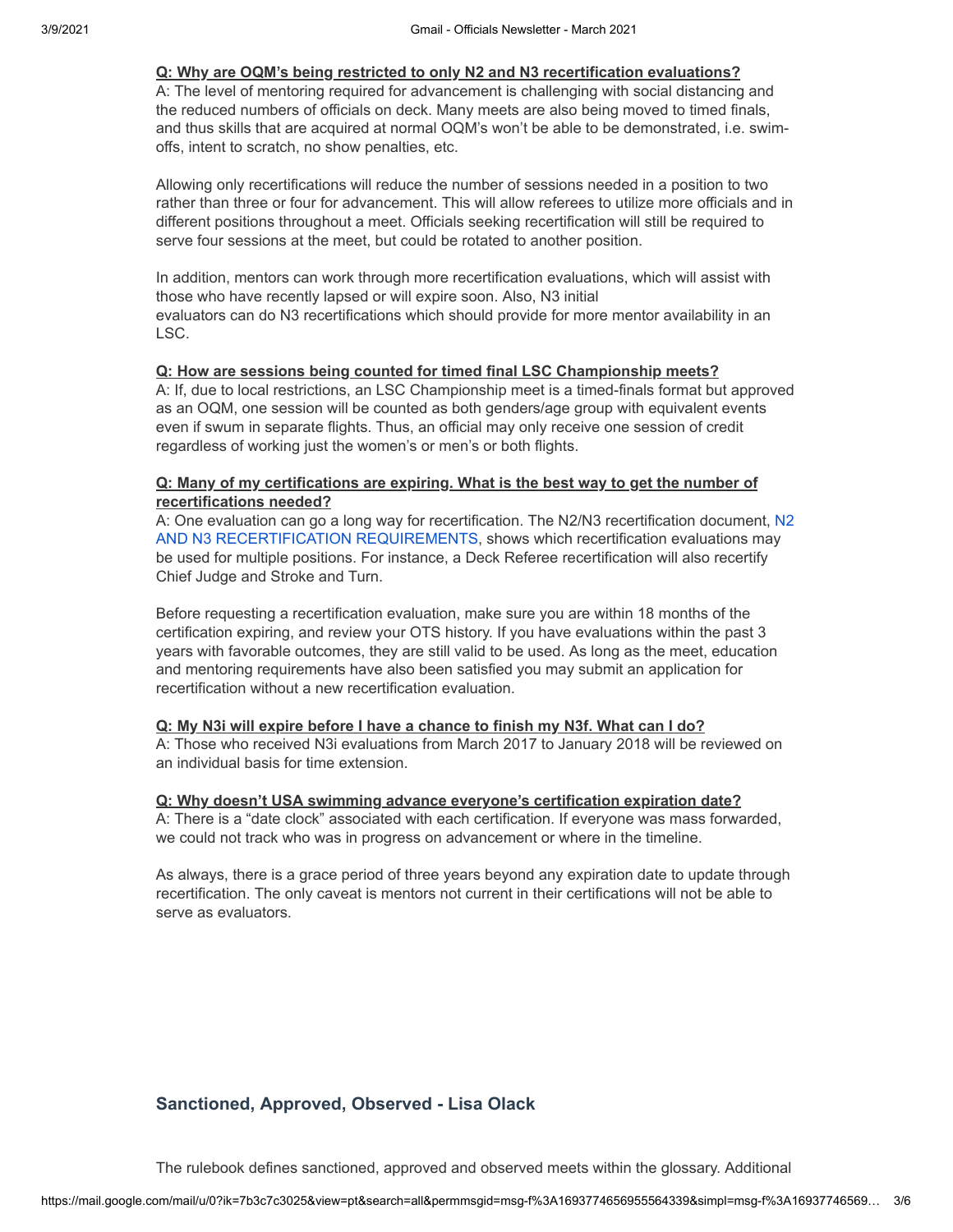explanations and requirements for each meet type can be found in Article 202. There are some key differences between the three types.

#### **Sanctioned**

A sanctioned meet must be conducted under USA Swimming technical and administrative rules. All participants, coaches, meet directors, officials, and athletes must be registered USA Swimming members in good standing (all applicable certifications, background checks and safe sport training must be valid). Adult athletes, 18 years of age and older, must complete the APT training prior to participation in a meet. An adult athlete who does not complete the APT training prior to participation in a meet will have their times invalidated and these times will not be loaded into SWIMS. Adult athlete APT is a requirement for sanctioned meets only.

#### **Approved**

An approved meet must be conducted under USA Swimming technical rules, including timing requirements. Examples of approved meets are YMCA, AAU and NCAA meets. A request for an approved meet ([MEET APPROVAL REQUEST TO USA SWIMMING\)](http://pages.usaswimming.org/MjM2LUtDWi00OTUAAAF7tunWi7GUMJHXz7fUwQl87pR8VdDBOI7W2JmYX7olm5PTcXE9ZtF_J0IGQJrqPYlUk-tbWkc=) shall be made to the LSC according to the guidelines established by the LSC. Participants are not required to be members of USA Swimming, however, times achieved by USA Swimming members will be recognized by USA Swimming and loaded into SWIMS. These times may be used for meet entry and recognition purposes.

#### **Observed**

An observed meet is a meet conducted under another organization's technical rules, such as high school. The timing rules however must comply with USA Swimming rules. Observation is to ensure that swims performed by USA Swimming members are in compliance with timing and technical rules, as well as other requirements such as race course dimensions, taping and starting platform rules as outlined in the USA Swimming rulebook. Requests for observation shall be made to the LSC at least 10 days prior to the beginning of the meet as established by the LSC. Form A is used for non-season culminating meets such as mid-season invitationals [\(USA SWIMMING REQUEST FOR OBSERVATION – NON-SEASON CULMINATING](http://pages.usaswimming.org/MjM2LUtDWi00OTUAAAF7tunWiuWsgErXcKFg5WTOaVvI9K5d2u6BEh7EYaOc5BXcBFwgeAox12Z8QKSUwX7VG4Lo9VU=) [CHAMPIONSHIP MEET\). Form B is used for season culminating meets \(LOCAL SWIMMING](http://pages.usaswimming.org/MjM2LUtDWi00OTUAAAF7tunWiyBjlE5krZZqFpC0dNdfX3mugkbe-F2TysGbWOZ5eOlC5APoYOwODJ29X1CiSCLUs4c=) COMMITTEE - REQUEST FOR OBSERVATION SEASON CULMINATING CHAMPIONSHIP MEET). A dual or intrasquad meet is not eligible for observation. Participants are not required to be members of USA Swimming, however, times achieved by USA Swimming members will be recognized by USA Swimming and loaded into SWIMS. These times may be used for meet entry and recognition purposes.

It should be noted that the requirement for adult athletes to be APT compliant does not apply for approved and observed meets.

Again, this is a summary of sanctioned, approved, and observed meets. Please refer to the rulebook for additional requirements and explanations. Additional information may also be [found in the Times Policy Manual located on the USA Swimming website \(Times Policy](http://pages.usaswimming.org/MjM2LUtDWi00OTUAAAF7tunWi5ks3T1zpK0a2fBTrGBnAQ3Dnc2DKbGo14cTK4HW8AOFpm3m6jfWzlgNAuVa5okKGKs=) Manual).

If you should have any additional questions, please contact either Lisa Olack, Chair, Times & Recognition Committee, or Marianne Walling, Coordinator-Approved and Observed Meets, Times & Recognition Committee.

# **Congratulations to These Officials Who Served at Their First National Meet Recently**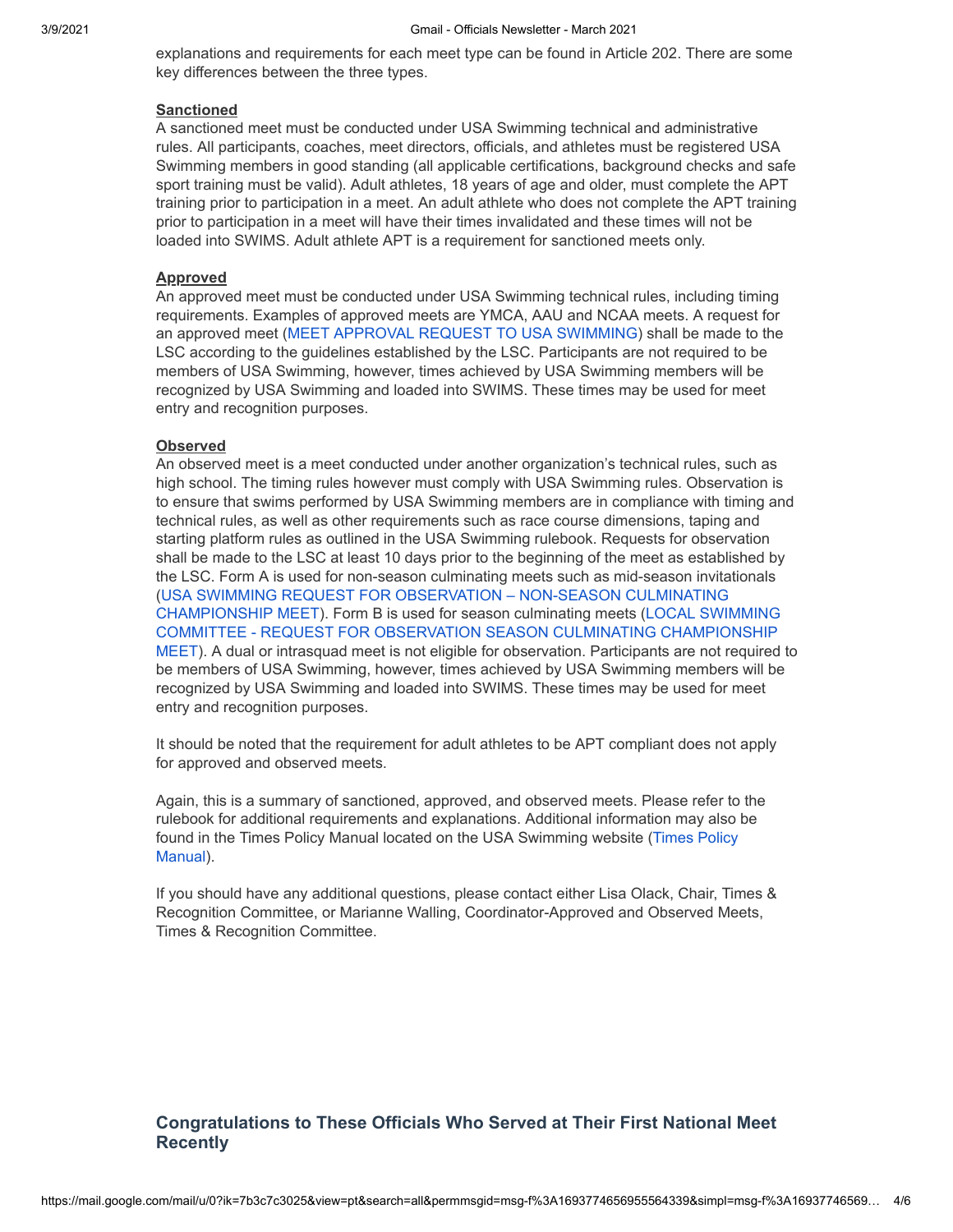*Note - data obtained from Chief Judges and Meet Referees to the best of their ability. We apologize for any omissions or errors.*

# **Toyota US Open - nine sites**

Mary Evelyn Bowling - South Texas Dan Brackney - Indiana Swimming Heather Freeman - South Texas Deb Hanley - North Carolina Swimming Wayne Lewoczko - Gulf Swimming Andrew Olson - Wisconsin Swimming Mary Ross - Florida Gold Coast Swimming Gary Sanderson - Florida Swimming Rachel Sherrer - Pacific Northwest Swimming Sally Taggart - San Diego Imperial Swimming

## **TYR Pro Swim Series - January 2021 (San Antonio & Richmond)**

Robert King Fung Kwong - Maryland Swimming Steve Mandacina - South Texas Greg Spicka - New Jersey Swimming



# **Officials Excellence Award**

#### *Scott Boggs - Florida Gold Coast*

Scott has been officiating since 2006. He started when his kid's coach approached him to become an official because of his leadership qualities. Scott was the first official that I can remember for the North Palm Beach Swim Club. He is responsible for training and seeing that every one of the officials associated with the club is certified. He has mentored many more in Palm Beach and Martin County. You can count on Scott to be either Referee/Starter/CJ or Stroke and Turn at any meet from Wellington North to the end of the Florida Gold Coast. He is active in High School Swimming, Masters Swimming, as well as NCAA in his area. He is often on deck as a referee at the Florida High School finals as well as Districts and Regions. Scott is the referee every other year at Florida Gold Coast Junior Olympics.